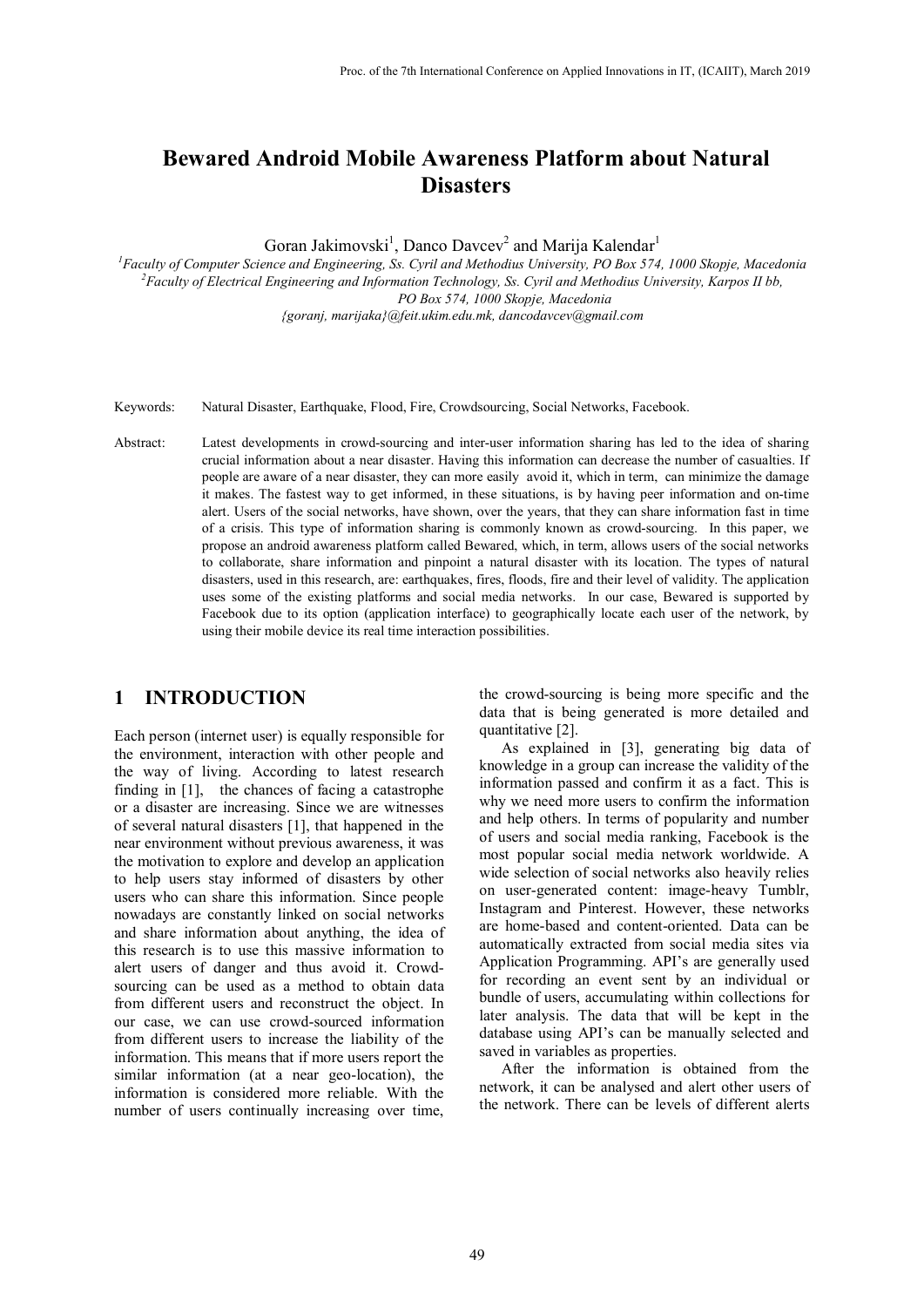or alert types to indicate the level of danger the user is in. Furthermore, the data collected can help the system produce more accurate and more reliable conclusions about the disasters. Since our data acquisition uses the Facebook platform, the data also will have the location of the users who agreed to the terms of use of Facebook. Also, for Facebook users to be able to use the Bewared application, they would have to agree that their data will be used in additional calculations and data generation for the purposes of the Bewared. The main research in this paper is the Bewared application, which uses crowdsourced data from Facebook users to alert about near disasters. This information is verified by crisis management agencies that marks information as verified of not. The reliability of the crisis information is increased with the number of users that are reporting it. The paper is organized in sections, where Section 2 presents state of the art solutions and existing services that provide access to crisis data. Section 3 of this paper presents the data gathering from Facebook and crowdsourcing of the Bewared application, whereas, Section 4 presents the architecture of the Bewared verification system. Section 5 presents a case study of the system with 15 users and Section 6 concludes the paper.

## **2 RELATED WORK**

There are a numerous of different platforms that help, support and improve the process of Prevention, Preparedness, Response and Recovery (PPRR). Some platforms isolate and focus on particular disasters, whereas, others are more general and tend to alert all sorts of anomalies and possible harmful situations. Some small number of these are open source platforms, whereas, most of them are commercial applications.

As an example, the Gov.uk platform, presented in [4], is a specific website for England and Wales, where one can specify any postcode of any place in one of these countries and obtain an information about a flood or get a flood warning.

Another example is the Palantir platform, presented in [5], which is a global website that tries to prepare the individuals for unexpected harmful circumstances is mainly used for risk management. This platform is developed and used mainly to support and integrate massive volumes of data for crisis response operations on a moment's notice. This data includes publicly available data, damage assessments, satellite imagery, weather reports, geospatial information on key infrastructure and

relief resources, as well as, reports from news agencies and governments. Furthermore, this data is available for researchers and users to analyze and use via API (Application Programming Interface) in JSON format, [5]. An example of such information is shown in Figure 1.

```
€
  "disaster": "earthquake",
  "property": 4.5.
  "happening_new": true,
  "keen": {
    "timestamp": "2015-05-27T22:44:50.722Z"
  }
\mathcal{L}
```
Figure 1: Data collected using API.

The government of Virginia developed and still maintains the VIPER platform (The Virginia Interoperability Picture for Emergency Response) [6]. This platform contains weather reports, flood gages, traffic incidents, wildfires and many other hazards, which is accompanied with the location it covers.

The following sites represent crowd-sourced incident maps, created and maintained mainly by peer users:

Hotosm in [7] creates collaborative maps for humanitarian help, that unlike the previous platforms, in case of a major disaster, this platform helps to gather volunteers. The application creates a map of incidents and maps paths for the volunteers to reach and help victims. It organizes the paths by reaching the victims that require more immediate help. The platform follows the Reach and Rescue protocol. It receives information from victims in a JSON format and creates the routes and maps to reach them.

Climatecolab.org is an organization that works on a #CrowdCriMa platform, where all the unheard voices can be heard.

Case scenario for #CrowdCriMa:

Step 1: A victim or an activist sends SMS to a<br>particular mobile number connected with mobile number connected with #CrowdCriMa platform.

Step 2: #CrowdCriMa collects the SMS and store it / directly publish it and forward it to the authority. Or

Step 3: The admin of #CrowdCriMa platform checks SMS and publish it via different social media channels.

Step 4: Once published, SMS will be auto forwarded to particular pre-added email id (e.g. for fire service or for flood and et cetera).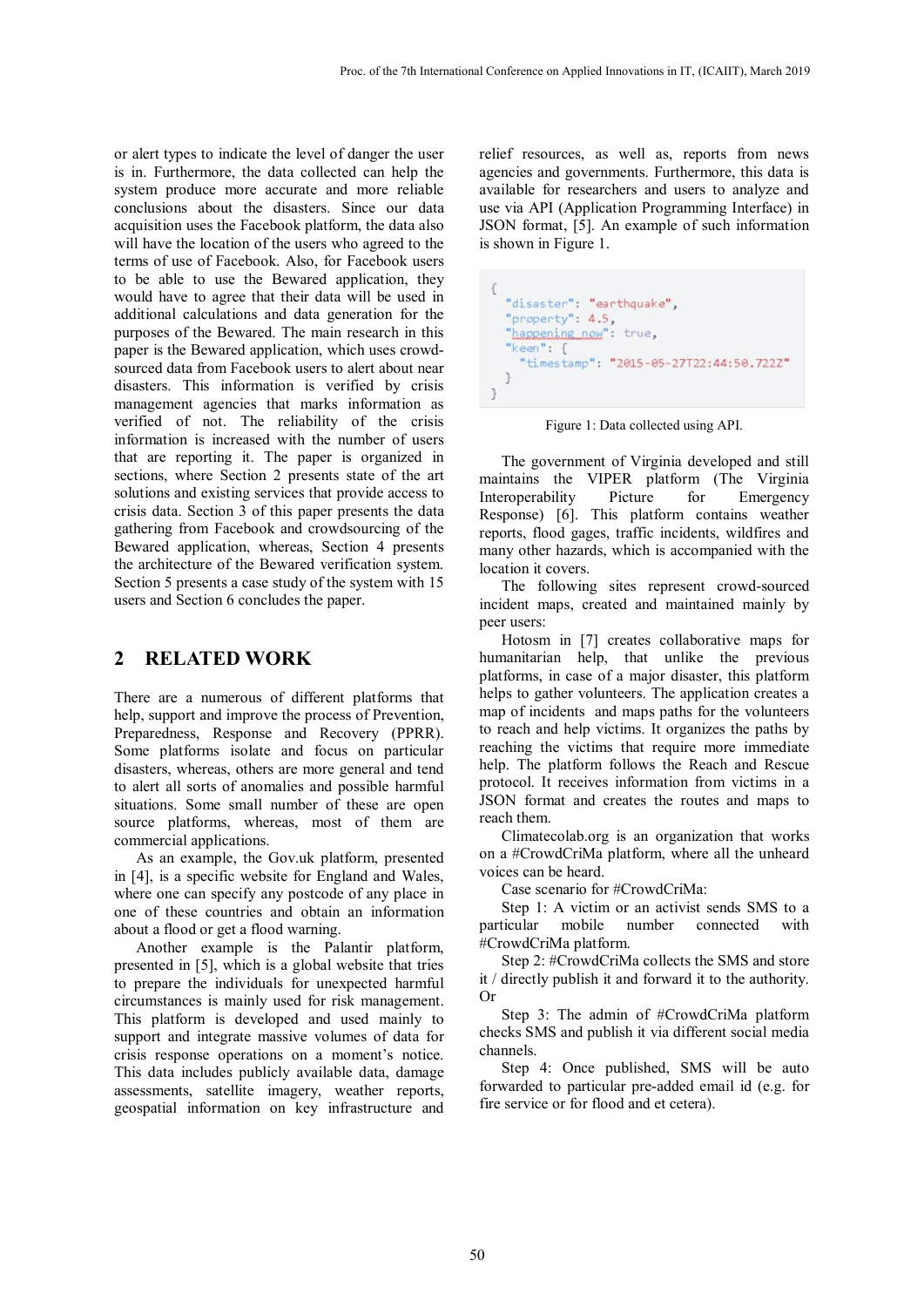All of the presented thus far have the same general concept, which is, to prevent casualties and save lives by communicating and sharing information. All of the platforms use peer information sharing, which some of the platforms use official reports from agencies.

## **3 FACEBOOK AND CROWD-SOURCING**

It is commonly known fact that people commute on a regular basis every day, and this includes going to work, school, university etc. Each person is connected to friends and acquaintances and communicates using the social networks. Most of the world's population uses Android as a platform for their smartphones as a cheaper version, compared to the iOS. Since the rapid growth of users and bringing the social networks closer in their lives, users tend to share all sorts of information. On one hand, the Twitter social platform is created for short bursts of mostly textual information that has made this platform mainly a deck of personal opinions that the users share with the followers. Facebook, on the other hand, is a social network platform that contains all sorts of information, such as pictures, opinions, activities and so on. However, the main reason why Facebook is chosen as an information sharing platform, for the research, due to the level of sharing and the real time information delivery. Also, Facebook has dedicated an additional section in their platform for disaster information sharing with an API to connect.

Social networks are useful for big data generation, since users are zealous to participate and share information to other users. This behavior further depicts the reason for using Facebook and social networks all-together. Users of the online social networking also share common interests, pages, and by using hashtags, indicate specific subjects of interest. Since most of the social media is based on crowd-sourcing, they present a valuable source of information. On Figure 2 is shown a screen-shot image that displays the interface of the users of the Facebook application, with which, each user has to agree with its Terms of service and Privacy policy.

When developing an application using this Facebook interface, the API requires a token of request per application, which the request has to include the list of parameters that the application will take from the API. In our case, we request

user location and user action news. With the user location is used to pinpoint the news on the map, where the other parameter is the news (disaster) that is announced by the user. The detection of users that are near is done using the Facebook Graph API Explorer, [9].

| <b>User Data Permissions</b> | <b>Friends Data Permissions</b>    | <b>Extended Permissions</b> |
|------------------------------|------------------------------------|-----------------------------|
| email                        | publish actions                    | user about me               |
| user_actions.books           | user actions music                 | user_actions.news           |
| user_actions.video           | user activities                    | user birthday               |
| user education history       | wser events                        | user games activity         |
| user groups                  | user hometown                      | user interests              |
| user likes                   | user location                      | user notes                  |
| user_photos                  | user questions                     | user relationship details   |
| user relationships           | user religion politics user status |                             |
| user subscriptions           | user videos                        | user website                |
| user_work_history            |                                    |                             |

Figure 2: Facebook's API to allow access to user's data.

The response from the Facebook API request includes Facebook login, sharing and sending dialogs, triggering application events and Graph API. When someone connects with an app using Facebook Login, the app will be able to obtain an access token which provides temporary, secure access to Facebook APIs and the application has the right to own the user's credentials or other information on Facebook behalf. Sharing and sending dialogs is crucial part of the process since it is the main target of this application, which is, to share the required information at the right time.

### **3.1 Google Maps(Marker)**

Google maps is a desktop web mapping service developed by Google. It offers satellite imagery, street maps, 360° panoramic views of streets (Street View), real-time traffic conditions (Google Traffic) and route planning for traveling by foot, car or public transportation. In our case, we use Map Android API on which a custom map is created and used by all users of the application. This will allow users to mark all the dangerous areas or places, which in term can serve as a warning information to other users. In our case, the warning is done using three symbols for flood, fire or earthquake, placed on the map.

#### **3.2 Geo Crowd-Sourcing**

In its basic form, crowd-sourcing is a method that uses mobile devices from users to gather massive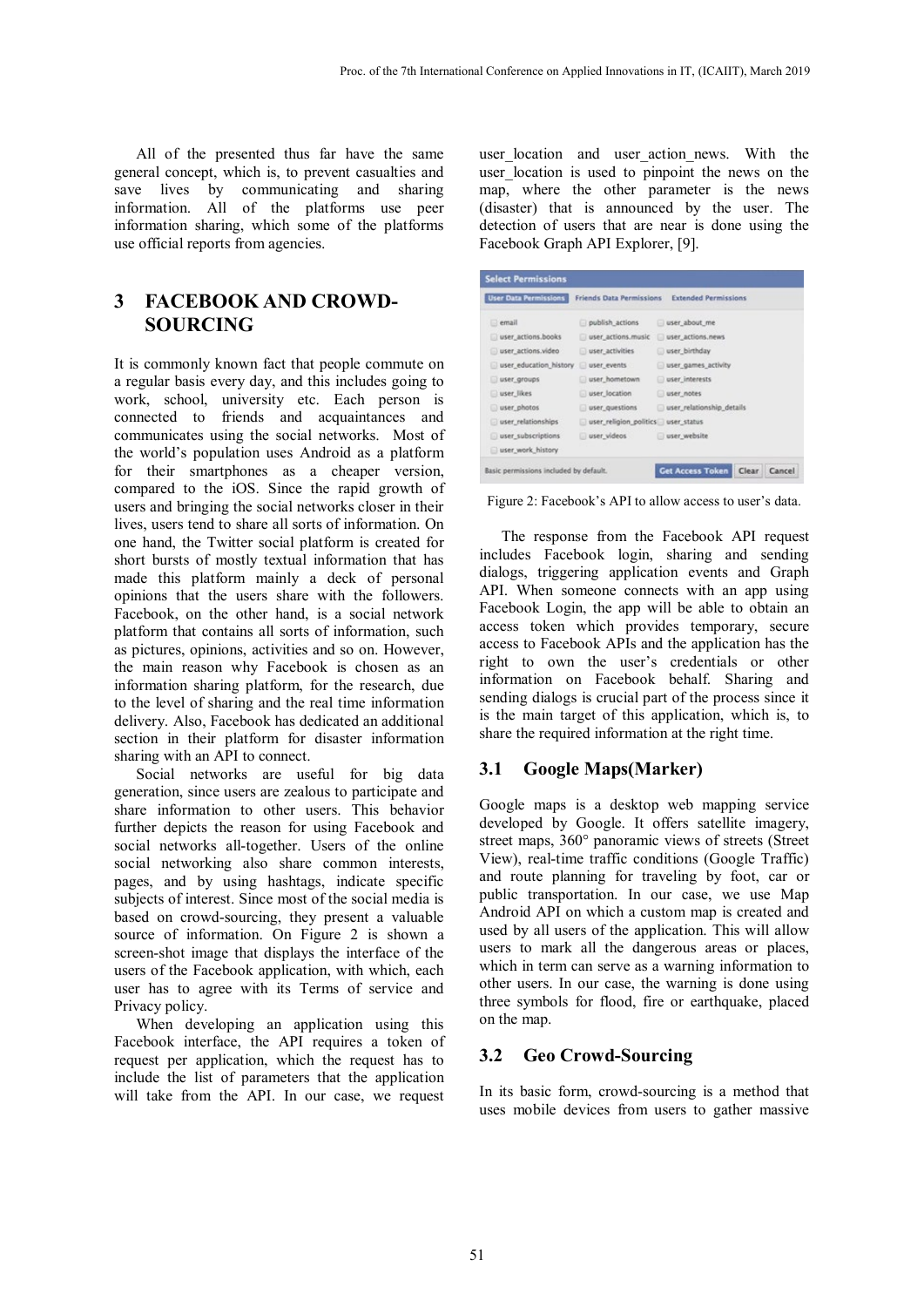amount of information, typically named CrowdInfo. This information can be geo-located and can help to determine where to build the next shopping center or obtain an information about the events that are taking place near the user. On the other hand, it can be used by companies to place their products according to user's needs. These types of companies collect massive amount of data from active users, who report the events taking place and reports to the crowd-source database.

Recently, crowd-sourcing is mostly associated with Social Networks, such as, Facebook and Twitter, [10]. These networks generate images, text, Semantic text using hashtags, geo-location and mood markers. All of this information can be used to create the crowd-sourcing picture, where by combining the data, applications can generate new data (e.g. disasters, global events, traffic congestions and health hazards), shown in Figure 3.



Figure 3: Report of earthquake using CrowdSource.

On Figure 3, it is shown how an earthquake is reported using crowdsourcing. Since many people are using mobile devices, the red markers are where reports are done by many users close together.

## **4 ARCHITECTURE OF THE OUR AWARENESS PLATFORM**

Based on the architecture given in [7], we are proposing our own awareness platform. The architecture of the system is shown in Figure 4, where our system uses two external sources to gather information. These two sources are interfaced by a third part of the application, which is the interfacing API. The first part of the architecture is the crowd-source, where this module connects to Facebook via API and exchanges information about crisis detected from users. This part uses Data

Acquisition Package to retrieve information from the crowd. The information that the crowd shares is maintained and acquired by users' permission (shown on the right in Figure 4). The part of the crowd that is willing to participate in this crisis system, voluntarily allows Facebook and Twitter to share their information.



Figure 4: Architecture of our awareness platform.

The second part of the system is the data verification (shown on the left on Figure 4), where data is collected from certified agencies such as Agency for crisis management, weather control stations and air pollution. This data is certified and is used to verify data from the crowd-source. The data from these two parts is collected into a Data Collection Unit, used to store and backup data. This unit sends the data to the Decision Making Unit that uses algorithms that evaluates and classifies data from Crowd-source and Verificatior. This algorithm extracts data from Facebook and Twitter statuses by using key words, location and sentence structure. It determines a crisis based on at least three sources. These three sources have to use similar crisis key words (or word structure), and it has to be done in a certain amount of time and to be close to each other (geo-location). This determines the type of the crisis and the location. Based on the number of sources and how close (by geo-location) they are, it determines the percentage of accuracy of the information of a crisis. Accompanied with the data for that location and type of crisis from the Verificatior, the data is sent to the Verification Unit. This unit simply uses basic algorithms to verify if the information for a crisis is reported by the Verificator. The simple algorithm just checks if some of the stations for crisis actually have reported the determined crisis in the area.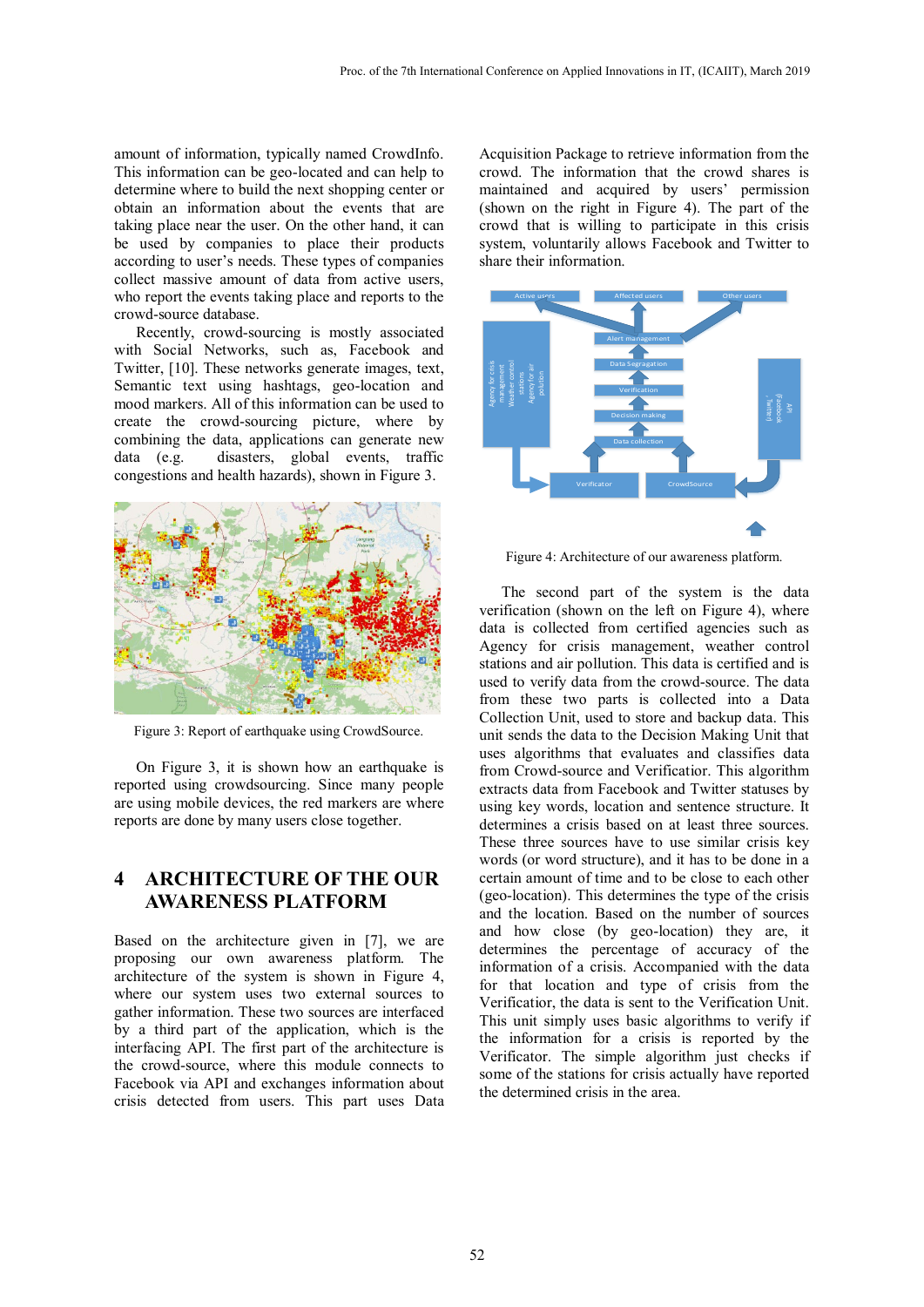The next part is the Data Segregation, where the crisis detected and validated in the previous step is sent, along with the amount of certainty of detection. The segregator classifies and divides the crisis into geo-location groups and sends the data to the Alert Management part. This part of the system is what connects the second part of the architecture with the third part and delivers alerts to end users. The end users are in the third part and they are divided into three groups: Active Users, Affected Users and Other. Active Users and Affected Users are users that have been registered with our system and these users have registered to receive information about near crisis. The Other Users are the non-registered Crowd-source users, that our system sends global information about crisis in the area. However, these users receive the information only if they explicitly check for crisis (they do not receive push notifications since they are not in immediate danger).

The Active and Affected users, as mentioned above, are registered with the system and they receive immediate information about crisis in their area. Affected users are users that are closest to or in the crisis (according to the decisions made by our system). They receive immediate information about possible crisis, along with the amount of certainty. Our system gets information about registered users via GPS and their location, so it is possible for users to not have their GPS coordinates updated, thus they might get false alarm. That is why our system lets the users choose the frequency of GPS acquisition and the size of the radius that they consider as radius of immediate danger.

### **5 CASE STUDY**

Since Skopje, the capital of Macedonia, is not prone to disasters, our case study uses simulated messages passed between the three parts of the system. The messages sent are shown in Figure 5, where we can see what our system receives from the Crowdsource (Social networks) and from the Verification agencies. In this section, messages shown on Figure 5 are addressed from left to right, so the first message is in the upper left corner and so on. Only the crucial messages are shown in Figure 5. We receive the type of disaster (Flood, Fire or Earthquake), the notification type (1 for CrowdSource and 2 for Verificator), when it happened (timestamp) and where it happened (Latitude or Longitude). As we can see, if the Verification Agency sends us Earthquake, then it additionally sends the size of the Earthquake.

If our system receives several notifications from the same type happening in a 1 km radius, then it creates a single pin on the map by taking the middle point of all those in the radius. This is shown in Figure 6 on the map where messages 2,3 and 5 from Figure 5 are fused in a one alert shown in the middle of the map with yellow triangle for fire.

There are 4 different colors representing different types of alert notifications. The green color means that only one person reported the disaster and that it is not verified. The yellow means that three or more Social Network users reported the disaster but it is still not verified. Orange means that it has been reported by the verification agency but no one from the Crowdsource (Social Networks) reported it. And last, if it is used red as an alert color, then it means that both parts reported the disaster.

Our application was tested by 15 users, who were positioned around the city with their smartphones on different locations throughout Skopje. The users were positioned selectively so that 5 users would be affected, 8 users would be active and 2 users were registered as other type of users. Active and affected users registered to get immediate alert, so when active users entered the radius (1 km), the Alert Management system sent notification about the type of disaster and level of certainty.

```
disaster_type: "flood",
                                           disaster type: "fire",
                                                                                    disaster type: "fire",
                                           notification_type:1,
                                                                                     notification_type:1,
notification type:1,
timestamp:"2017-01-20T10:10:08.002Z", timestamp:"2017-01-20T15:10:08.002Z" timestamp:"2017-01-20T15:12:33.902Z"
whereLAT: 42.005430.
                                           whereLAT: 42.005430
                                                                                    whereLAT: 42, 004697
whereLON:21.414884
                                           whereLON:21.414884
                                                                                     whereLON:21.416643
                                           \overline{1}disaster_type: "earthquake",
                                          disaster_type: "fire",
notification_type:2,
                                          notification_type:1, disaster_type: "fire<br>timestamp:"2017-01-20T15:30:11.5272", notification_type:2,<br>timestamp:"2017-01-20T15:30:11.5272", timestamp:"2017-01-2
                                                                                     disaster type: "fire",
value: 2.7R.timestamp:"2017-01-20T17:01:15.973Z",
whereLAT: 42.007826,
                                                                                     whereLAT: 41.992482
                                          whereLON: 21.415613
whereLON:21.391195
                                                                                     whereLON: 21.427844
                                           \mathbf{I}
```
Figure 5: Messages sent to our system from Verificator and Crowdsource.